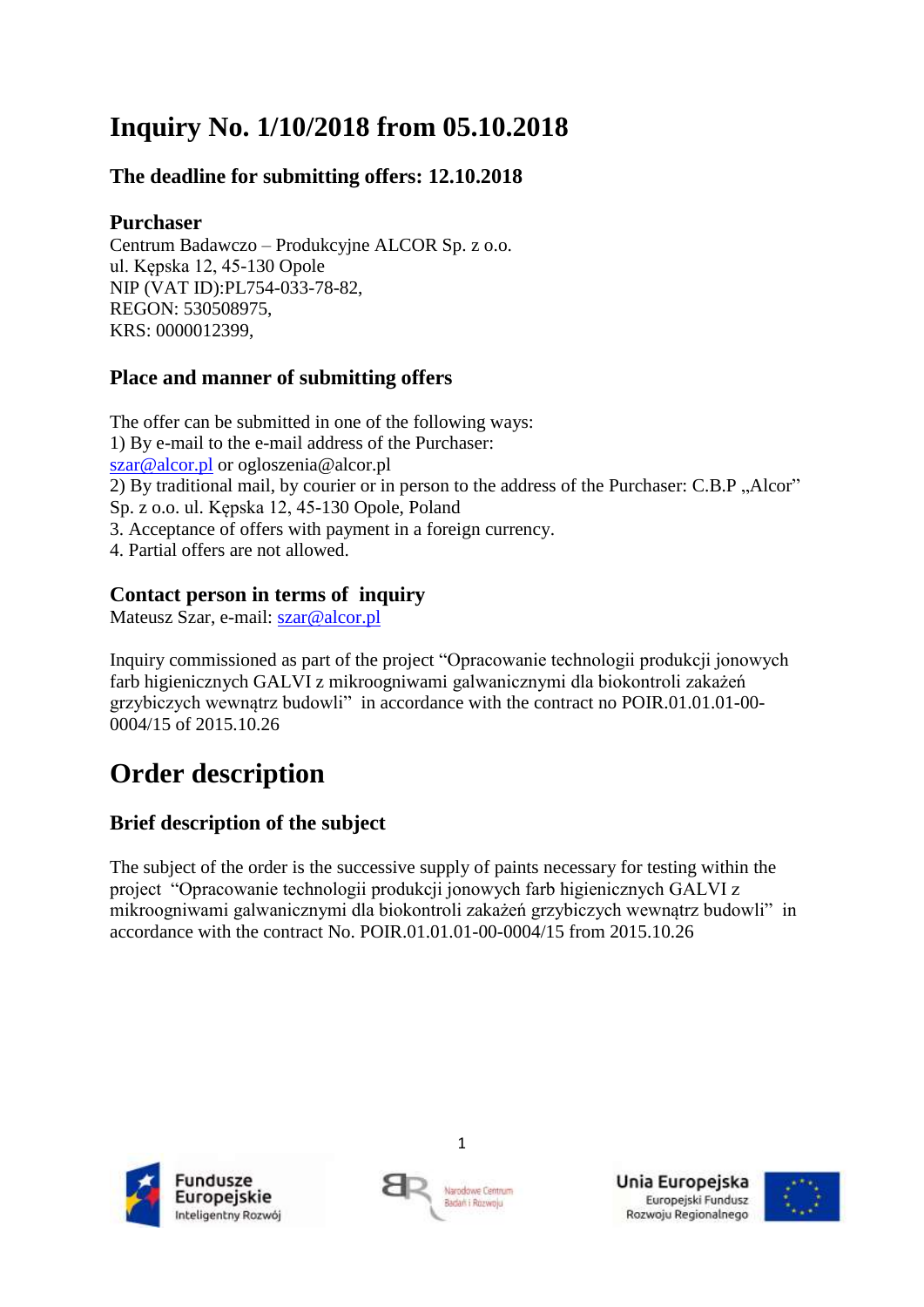## **Purpose of the order**

The purpose of the order is to choose a supplier offering selected types of base paints for testing under the project: "Opracowanie technologii produkcji jonowych farb higienicznych GALVI z mikroogniwami galwanicznymi dla biokontroli zakażeń grzybiczych wewnątrz budowli" in accordance with the contract no POIR.01.01.01-00-0004/15 of 2015.10.26

# **Object of the inquiry**

Successive delivery of paints indicated in the specification below.

| No.            | <b>Material - Description</b>                                                                                                                       | Quantity        |
|----------------|-----------------------------------------------------------------------------------------------------------------------------------------------------|-----------------|
| $\mathbf{1}$   | Water based acrylic paint, matte, with a solids content by<br>weight min. 50%. White color.                                                         | 1001            |
| $\overline{2}$ | Waterproof acrylic, elastic paint for the facade. Water<br>tightness 100%, elasticity min. 200%. Color according to<br>RAL or manufacturer standard | 100 kg          |
| 3              | Water based, waterproof, elastic anti-corrosion paint.<br>Flexibility min. 200%. Color according to RAL or<br>manufacturer standard                 | 100 kg          |
| 4              | Water based 100% watertight, roofing coating. Flexibility<br>min. 300%. Color according to RAL or manufacturer<br>standard.                         | 100 kg          |
| $.5\,$         | Waterborne 100% waterproof coating to flat roofs.<br>Flexibility min. 200%. Colors according to RAL or<br>manufacturer standard.                    | $80 \text{ kg}$ |
| 6              | Spray paint for direct application on plastic, black                                                                                                | 28 pcs.         |

#### **Announcement category**

Deliveries

#### **Sub-category of the announcement**

Other deliveries

**Code CPV:**

44800000-8 Paints, varnishes and mastics







2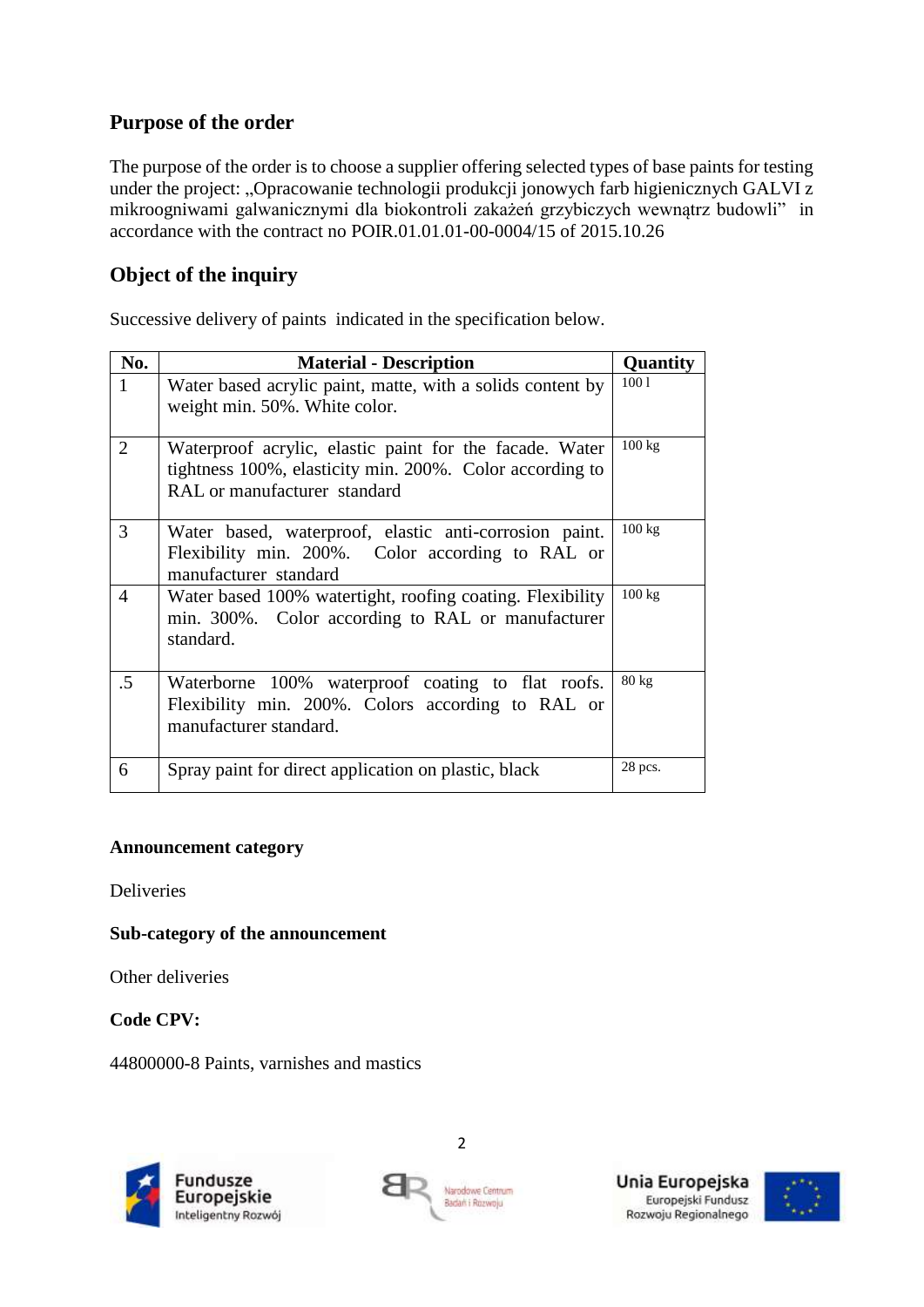#### **Delivery schedule**

Delivery schedule: From the day of signing the contract until 31/10/2019. The first batch of materials, about half of the quantity delivered to 31 December 2018 (based on a written order). The next part, depending on the needs resulting from the implementation of the project (based on a written order) in the period until 31/10/2019.

#### **Annexes**

Annex No. 1: Template of response to inquiry

Annex No. 2: Statement no personal and capital connection with the contracting entity

Annex No. 3: Inquiry pdf

#### **Conditions for participation**

- 1. Entrepreneurs who have submitted a valid offer can apply for the contract
- 2. Purchaser will choose the offer from valid offers
- 3. Partial offers are not allowed
- 4. The offer must meet the following conditions:
	- the offer should be submitted within the prescribed period
	- the offer can be submitted in Polish or English

#### **ASSESSMENT CRITERIA**

Price - 100%

Criteria – price (maximum number of points  $= 100$ )

1. Number of points (max 100 points) which can be obtained under the "price" criterion will be calculated according to the formula:  $Wx = (Cmin/Cx) x 100$  points W<sub>x</sub> - the number of points awarded to the evaluated offer for the price, C min – the lowest net price offered on valid offers Cx - net price of the offer being evaluated

Lowest net price

 $M/\nu$  –  $\sim$  –  $\sim$  –  $\sim$  –  $\sim$  –  $\sim$  –  $\sim$  –  $\sim$  –  $\sim$  –  $\sim$  –  $\sim$  –  $\sim$  –  $\sim$  –  $\sim$  –  $\sim$  –  $\sim$  –  $\sim$  –  $\sim$  –  $\sim$  –  $\sim$  –  $\sim$  –  $\sim$  –  $\sim$  –  $\sim$  –  $\sim$  –  $\sim$  –  $\sim$  –  $\sim$  –  $\sim$  –  $\sim$  –  $\sim$  –  $\sim$ 

Wx = x 100 = number of points

Net price of the offer being evaluated

In the case of offers expressed in a foreign currency, the value of the offer will be converted into PLN according to the average NBP exchange rate on the day the proceedings were initiated (placing the announcement in the Competitiveness Base).





3